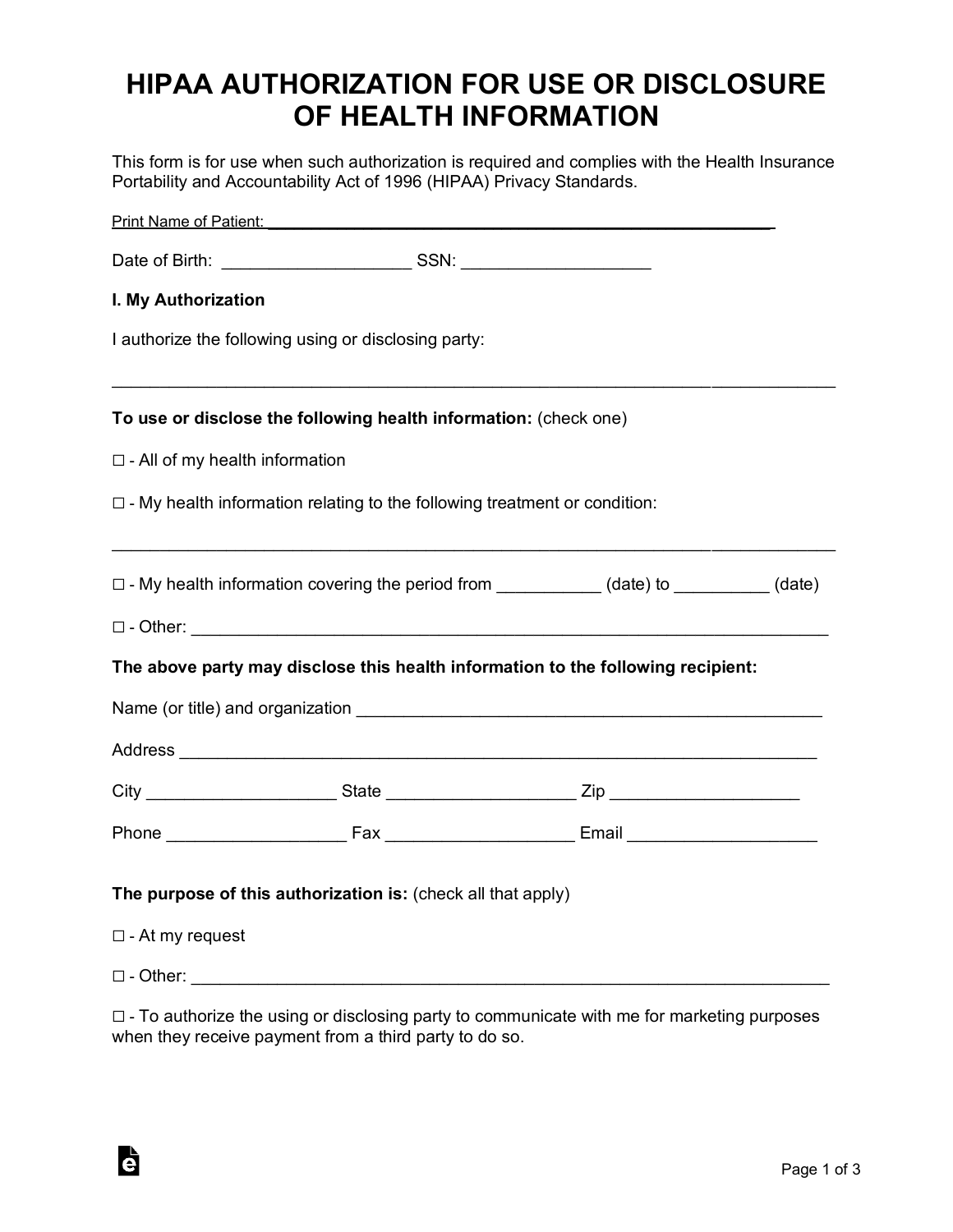$\Box$  - To authorize the using or disclosing party to sell my health information. I understand that the seller will receive compensation for my health information and will stop any future sales if I revoke this authorization.

**This authorization ends:** (check one)

 $\Box$  - On (date)

 $\Box$  - When the following event occurs:

### **II. My Rights**

I understand that I have the right to revoke this authorization, in writing, at any time, except where uses or disclosures have already been made based upon my original permission. I may not be able to revoke this authorization if its purpose was to obtain insurance. In order to revoke this authorization, I must do so in writing and send it to the appropriate disclosing party.

I understand that uses and disclosures already made based upon my original permission cannot be taken back.

I understand that it is possible that information used or disclosed with my permission may be redisclosed by the recipient and is no longer protected by the HIPAA Privacy Standards.

I understand that treatment by any party may not be conditioned upon my signing of this authorization (unless treatment is sought only to create health information for a third party or to take part in a research study) and that I may have the right to refuse to sign this authorization.

I will receive a copy of this authorization after I have signed it. A copy of this authorization is as valid as the original.

**Signature of Patient:**  $\blacksquare$ 

Date: \_\_\_\_\_\_\_\_\_\_\_\_\_\_\_\_\_\_

**If the patient is a minor or unable to sign, please complete the following:** 

 $\Box$  - Patient is a minor:  $\Box$  years of age

☐ - Patient is unable to sign because: \_\_\_\_\_\_\_\_\_\_\_\_\_\_\_\_\_\_\_\_\_\_\_\_\_\_\_\_\_\_\_\_\_\_\_\_\_\_\_\_\_\_\_\_

**Signature of Authorized Representative**: \_\_\_\_\_\_\_\_\_\_\_\_\_\_\_\_\_\_\_\_\_\_\_\_\_\_\_\_\_\_\_\_\_\_\_\_\_\_\_

Date: \_\_\_\_\_\_\_\_\_\_\_\_\_\_\_\_\_

Ġ